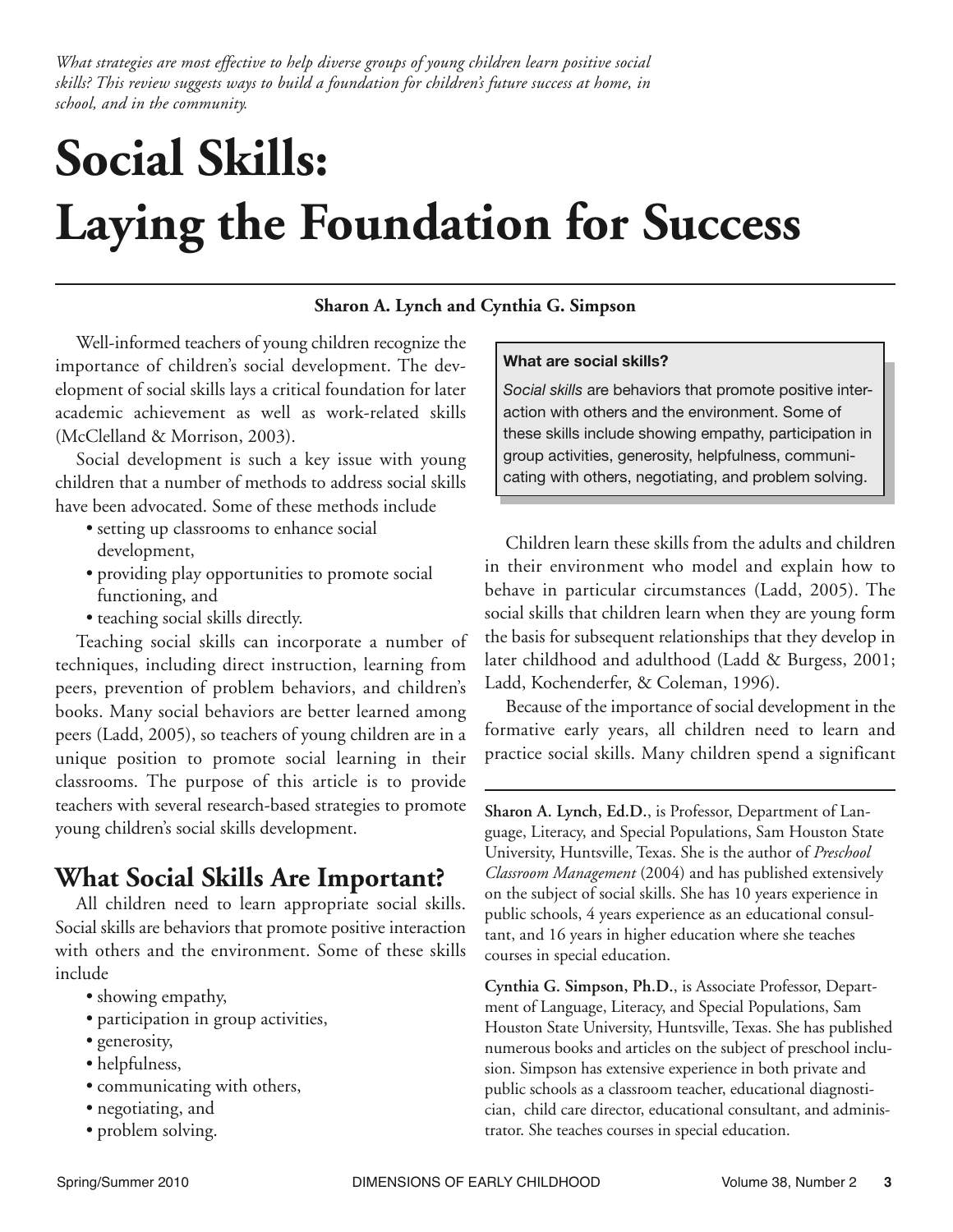

**Elisabeth Nichols**

*Learning areas can be large enough to give children the space they need to play together, but small enough to provide an intimate setting for social interaction. Select toys and activities that promote cooperation, helpfulness, and generosity, rather than those that are competitive.*

portion of their day in child care or preschool settings, so it is incumbent on teachers of young children to positively influence children's social development.

With the passage of the Individuals With Disabilities Education Improvement Act (IDEA, 2004), there is an increased focus on including all children in typical classrooms (Jacobson, 2005). As a result, there are more children with disabilities in early childhood and primary-level classrooms.

#### **Intervention can improve social relationships.**

Some authorities contend that for young children with disabilities, social skills development should be the central goal of early childhood programs (Guralnick, 1999). In addition to children with identified developmental problems, there are often other children in classrooms who lack social skills or demonstrate problem behavior, although they do not have an identified disability.

## **How Can Teachers Help?**

Many teachers of young children are more comfortable with approaches that involve setting up environments to promote social growth and making the most of teachable moments as they arise, while other teachers prefer a more direct instructional approach to teach specific social skills. Although philosophies may vary, many experts who work with young children with problem behaviors advocate techniques that address specific social behaviors directly, while also recognizing the need to structure the environment and take advantage of situations that provide spontaneous opportunities for teaching (Vaughn, et al., 2003).

#### **Arrange the Environment to Promote Positive Social Skills**

The classroom environment definitely can be structured to promote social interaction, smooth transitions, and social communication (McEvoy, 1990). Learning areas can be large enough to give children the space they need to play together, but small enough to provide an intimate setting for social interaction. For example, in the housekeeping center, low dividers enable adults to supervise children as they play and learn. They also set clear boundaries to provide sufficient space for several children to play with the sink, appliances, and table.

Toys that promote cooperative play as well as isolate play are always available in a classroom designed to facilitate social skill development. Learning materials that encourage cooperative play include pretend cars and trucks, blocks, imaginary food and cooking props, and puppets. Select toys and activities that promote cooperation, helpfulness, and generosity, rather than those that are competitive (Honig & Wittmer, 1996).

## **Enhance Social Functioning Through Play**

Children learn a vast array of skills during play opportunities. From building with blocks and role playing in the dramatic play area, for instance, children develop skills such as one-toone correspondence, early writing and reading behaviors, as well as counting and patterning.

Play also provides a means and opportunity for children to learn and improve their social skills (Barbakoff & Yo, 2002). For children who are socially isolated, play offers important occasions for social interaction and skill development. Children with disabilities also benefit from the experience of playing with typicaldeveloping peers, who provide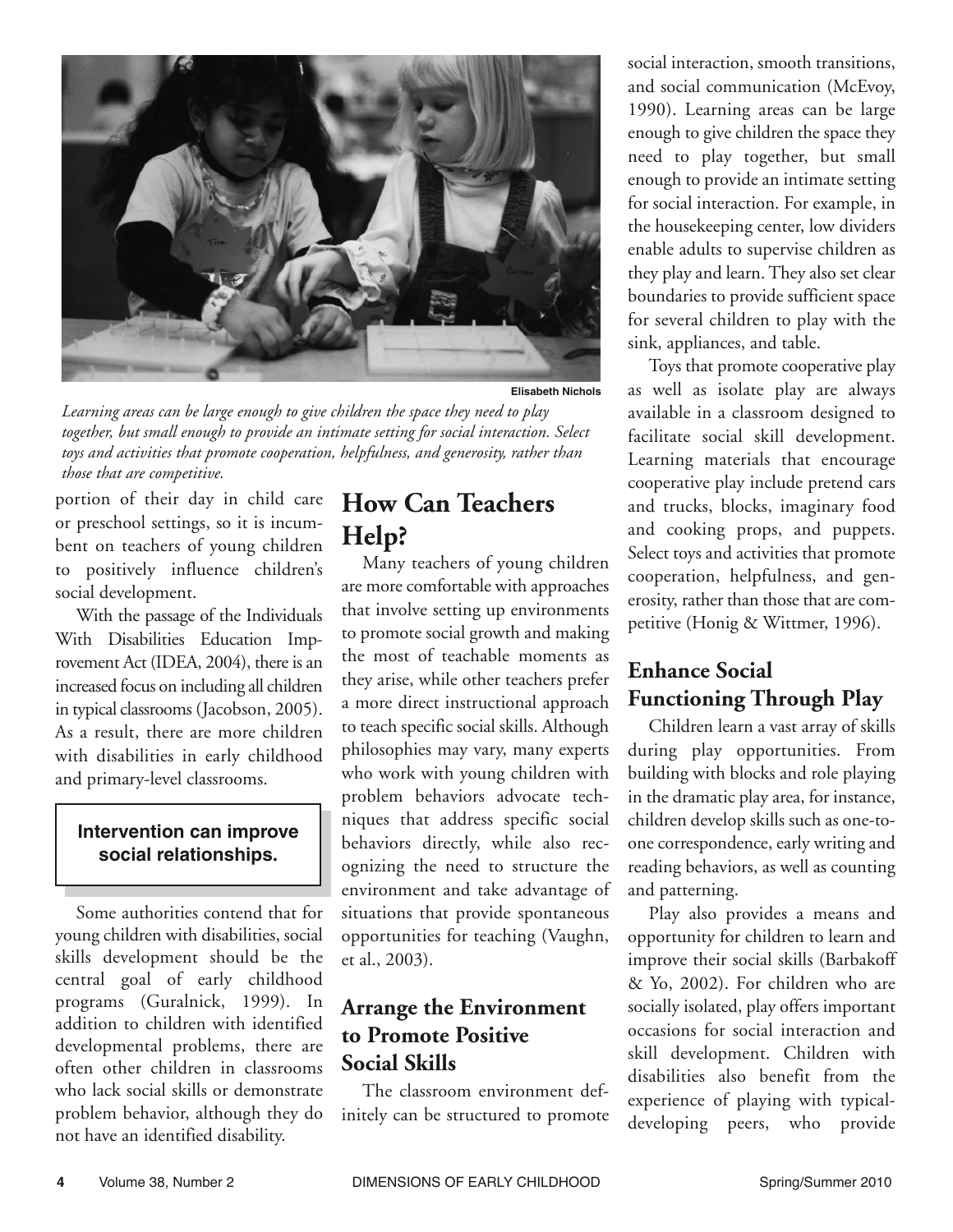suitable role models, initiate social interactions, and maintain ongoing communication. Additionally, free play is an effective, spontaneous way for children to apply social skills that have been taught directly.

The four stages of play are marked by different types of social interaction in which children engage:

- onlooker,
- solitary,
- parallel, and
- cooperative play.

Each type of play elicits different types of social interactions. Select toys that stretch each developmental play level to increase children's social learning opportunities. For example, a well-stocked pretend play center is filled with real objects, writing materials, play telephones, and dressup clothing. These items foster children's social development as they begin to interact with others using social skills such as turn taking, sharing toys, listening, and using appropriate greetings.

The social learning that takes place during center time activities can be unlimited when best practices are implemented. Engage children in discussions and physical movement, ask assistants or volunteers to sit with wiggly children to help them focus, and keep group times short. Follow this simple guideline: Actively involved adults lead to actively involved children.

### **Build on Teachable Moments**

Teachers are urged to show children how to share and negotiate before problem behavior occurs, because it is nearly impossible to teach children social skills when they are arguing or upset. Typical classroom opportunities to teach social skills include sharing in the work of cleaning up, thanking a classroom visitor for bringing her dog, or inviting a newcomer to the classroom to join in play.

#### **Children learn social skills from adults and children.**

When teaching young children appropriate social behaviors, everyday events often become teachable moments. For example, when a child demonstrates a problem behavior, view it as an opportunity to facilitate social growth. When Madison, an older toddler, grabs a new doll from Carly and Carly cries, good teachers recognize that these children are ready to learn negotiation, communication, and conflict solution skills.

Most such events also provide opportunities for children to learn about the feelings of others, a foundational support for social growth. Young children are still learning to recognize and understand the feelings of others, so they can benefit from specific guidance to learn to identify the emotions of other children and adults. With these children, the teacher can

- name feelings as other children demonstrate them, and
- suggest why they may feel that way; then later
- describe feelings observed in additional children, and
- ask the children who are having difficulty why they think their peers may feel as they do.

When teachers use classroom conflict as an opportunity to promote social growth rather than to punish

children, everyone involved benefits (Stone, 1993).

Teachable moments do not necessary revolve around negative behaviors. Everyday events can also be designed as proactive measures to teach social behaviors. Teachers can teach alternative behaviors and prompt their use before the time when the negative behaviors are likely to occur.

For example, negative behaviors biting, pushing, screaming, or hitting—are likely to occur during transition times. An example of setting up a teachable moment is to design transition activities around those times in the day in which children move from one activity or area in the classroom to another. Effective transition activities can include chants, games, and songs that are designed to help bring closure to activities as well as to assist children in moving to and from group activities. In addition, effective transitions help focus children's attention while waiting for a turn (Pica, 2003).

### **Prevent Inappropriate Behavior**

In addition to arranging furnishings and learning materials to promote appropriate social interactions, classroom routines can be structured in ways to avoid problem behaviors to the greatest extent possible (Warner & Lynch, 2004). Problem behaviors have a variety of causes and effects.

> • Problem behaviors attract teacher and peer attention. Some children seek this attention, even when it is negative.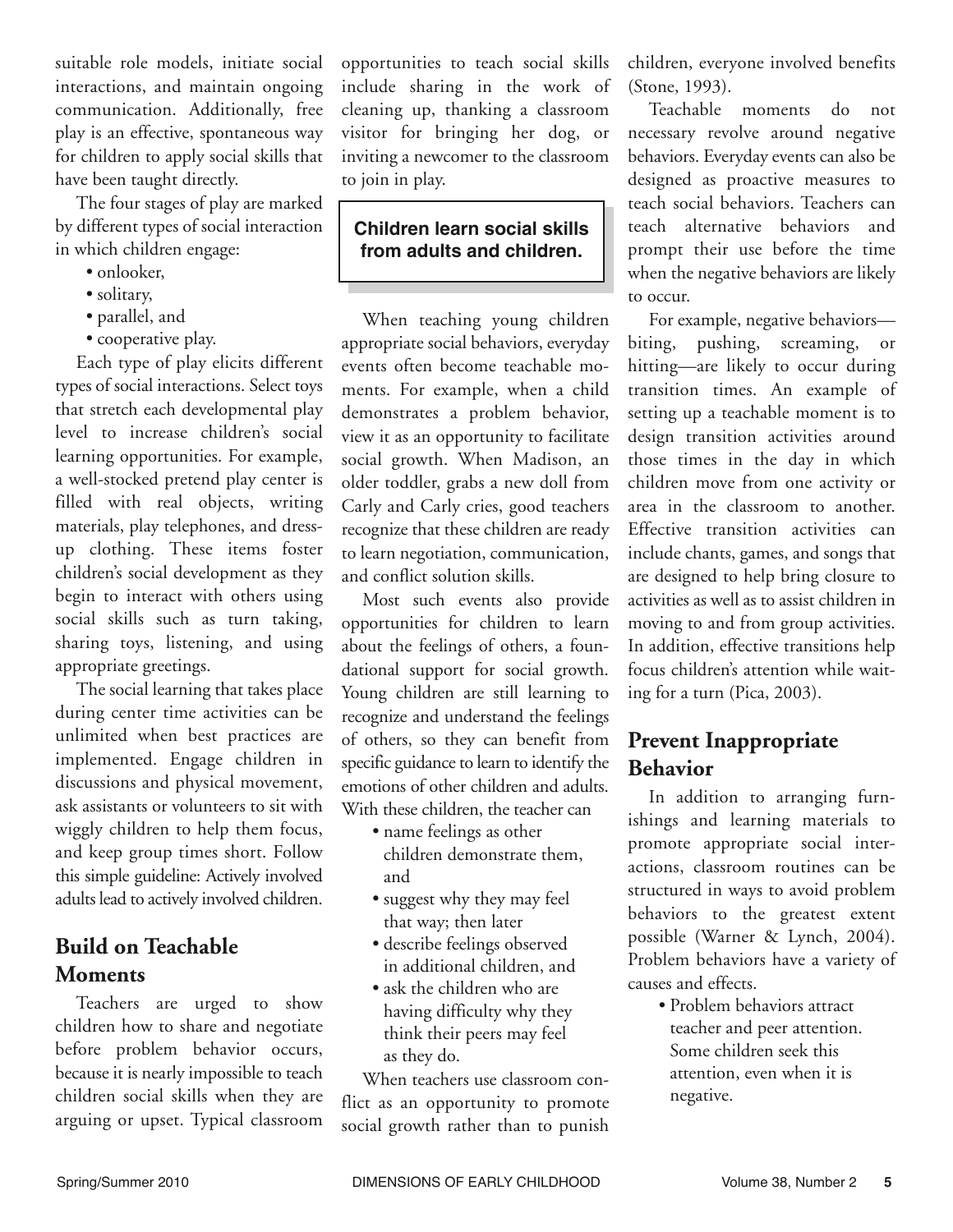

**Nancy P. Alexander**

*Show children how to share and negotiate before the problem behavior occurs, because it is nearly impossible to teach children social skills when they are arguing or upset. When teaching young children appropriate social behaviors, everyday events often become teachable moments.*

- Problem behaviors provide negative role models that other young children may imitate.
- Problem behaviors can create situations where children are hurt, resulting in a classroom where children do not feel safe.

With individual children and even the whole group, an observant teacher often can predict when inappropriate behaviors are likely to occur. There are various ways teachers can help children avoid negative behavior.

**Plan for transitions.** In addition to addressing teachable moments, planning for transitions can avoid problem behaviors when children change from one activity to the next

(Briody & McGarry, 2005). Some effective techniques for smooth transitions are to

- provide a signal that the activity will soon end,
- sing or chant a predictable song or fingerplay to cue transitions,
- set a timer, and
- alternate free play with more structured activities.

The "plan-do-review" process (Schweinhart & Weikart, 1999), or posting a picture schedule, enables children to learn the daily routine and predict upcoming activities. As a result, children learn the social skill of following group customs. This builds a foundation for following routines that children will encounter in elementary classrooms and through-out their lives.

Entering and leaving structured settings such as circle time or table tasks are difficult for some children. When teachers maintain a fast pace, encourage personal involvement, and change activities every 5 to 10 minutes within the structured setting, children are more likely to be interested and engaged.

When a child is becoming restless, give the child a delay cue—such as "just one minute and then we will play outdoors," or "after this story we will sing a song"—depending on the activity that is planned next (Warner & Lynch, 2004). When children learn to attend during group times, they are gaining a social skill that will help them in their classroom learning for many years to come.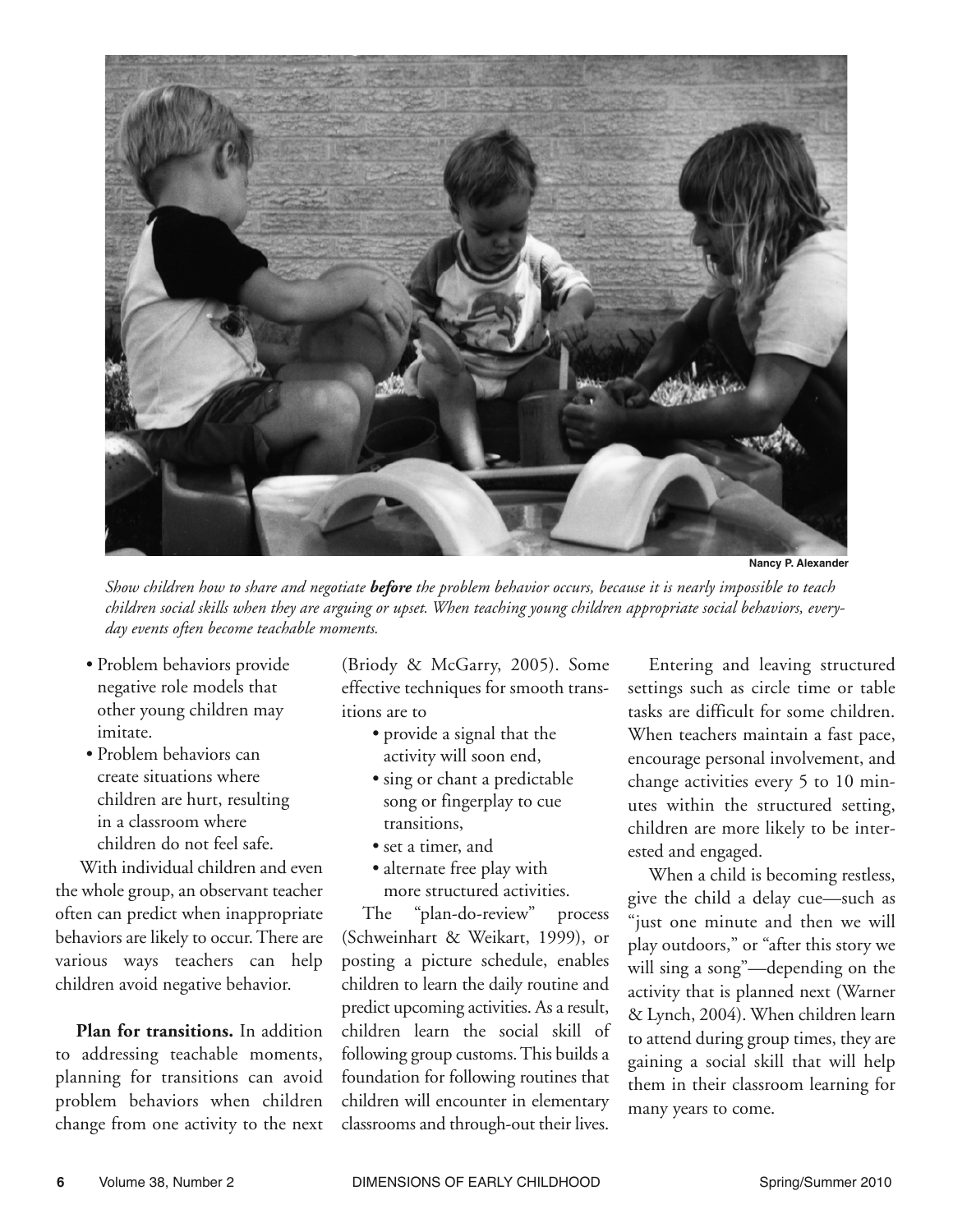**Offer choices.** Providing opportunities for choice is very important when working with young children (Ward & Dahlmeier, 2004). Even with low-preference activities such as naps, choice making can give children a sense of autonomy, enabling them to settle into a routine that otherwise might be problematic. For example, at rest time, a teacher might give a child the choice of sleeping on a cot or a rug, or of sitting quietly and playing with a toy or reading a book.

#### **Choices should be limited, safe, and appropriate.**

Choices should be limited, safe, and appropriate to the child's age and to the activity. Choice-making helps children adjust to the social demands of a group setting and promotes responsibility. Working cooperatively within the group becomes increasingly important as children move into intermediate grades.

#### **Teach Social Skills**

Direct instruction typically involves teaching children specific social behaviors such as sharing, taking turns, or asking for a toy. This method can be used with a group of children during circle time, or with an individual child who has difficulty with a specific social skill.

When social skills instruction is targeted to the needs of children with social difficulties such as aggression or isolation, the intervention can significantly improve the nature of the child's social relationships (Ladd, 2005; Mize & Ladd, 1990). Direct instruction using a social skill script usually involves these steps.

- 1. The teacher models the appropriate behavior.
- 2. The child demonstrates the behavior with the teacher.
- 3. The teacher models a correct and incorrect example of the target social behavior.
- 4. The teacher asks the child to identify the correct social behavior.
- 5. The child role plays the positive skill with another child.
- 6. To promote generalization of the social skill, the teacher reminds the child of the skill before the activity where it is likely to be employed.

An example of direct instruction using a social skill script with an older preschool child is provided in Table 1. Notice that with young children, a social skill is broken down into just a few behaviors.

#### **Promote Peer Learning**

According to social learning theory (Bandura, 1986), individuals learn many social behaviors by observing others. Teachers can take advantage of this phenomenon by grouping children in activities to promote appropriate social behavior. These are just two examples.

• When a child has difficulty with social skills, seat her between two socially adept

|                                                                                                                                                                                                                                                                                  |          | Table 1. Example of direct instruction using a social script                                                                                               |  |
|----------------------------------------------------------------------------------------------------------------------------------------------------------------------------------------------------------------------------------------------------------------------------------|----------|------------------------------------------------------------------------------------------------------------------------------------------------------------|--|
|                                                                                                                                                                                                                                                                                  | Teacher: | Let's learn how to share. First, I look at my friend. I give<br>her a truck. And I say, "Here." Tell me, what do you do<br>when you share?                 |  |
|                                                                                                                                                                                                                                                                                  | Child:   | (teacher may need to prompt the child) I look at my friend.<br>I give her a truck. I say "Here."                                                           |  |
|                                                                                                                                                                                                                                                                                  | Teacher: | Yes, that is one way to share. Now watch me and tell me if<br>I share. I look at Libby. I give her the doll. And I say,<br>"Here." Did I share with Libby? |  |
|                                                                                                                                                                                                                                                                                  | Child:   | Yes. You shared with Libby.                                                                                                                                |  |
|                                                                                                                                                                                                                                                                                  | Teacher: | You were really watching. Now tell me if I share this time.<br>(demonstrate with another toy, but grab it and say "That's<br>mine.") Did I share?          |  |
|                                                                                                                                                                                                                                                                                  | Child:   | No, you grabbed the doll.                                                                                                                                  |  |
|                                                                                                                                                                                                                                                                                  | Teacher: | I see that you were watching carefully. Now watch me this<br>time. (Demonstrate sharing a car with the child). Did I share<br>with you? What did I do?     |  |
|                                                                                                                                                                                                                                                                                  | Child:   | You did. You gave me the car and said, "Here."                                                                                                             |  |
| The teacher then has the child role play the act of sharing with a<br>friend.<br>Before the children go to play in centers, remind them to remember to<br>share with their friends. Some teachers may want to role play again<br>just before center time to reinforce the skill. |          |                                                                                                                                                            |  |
|                                                                                                                                                                                                                                                                                  |          |                                                                                                                                                            |  |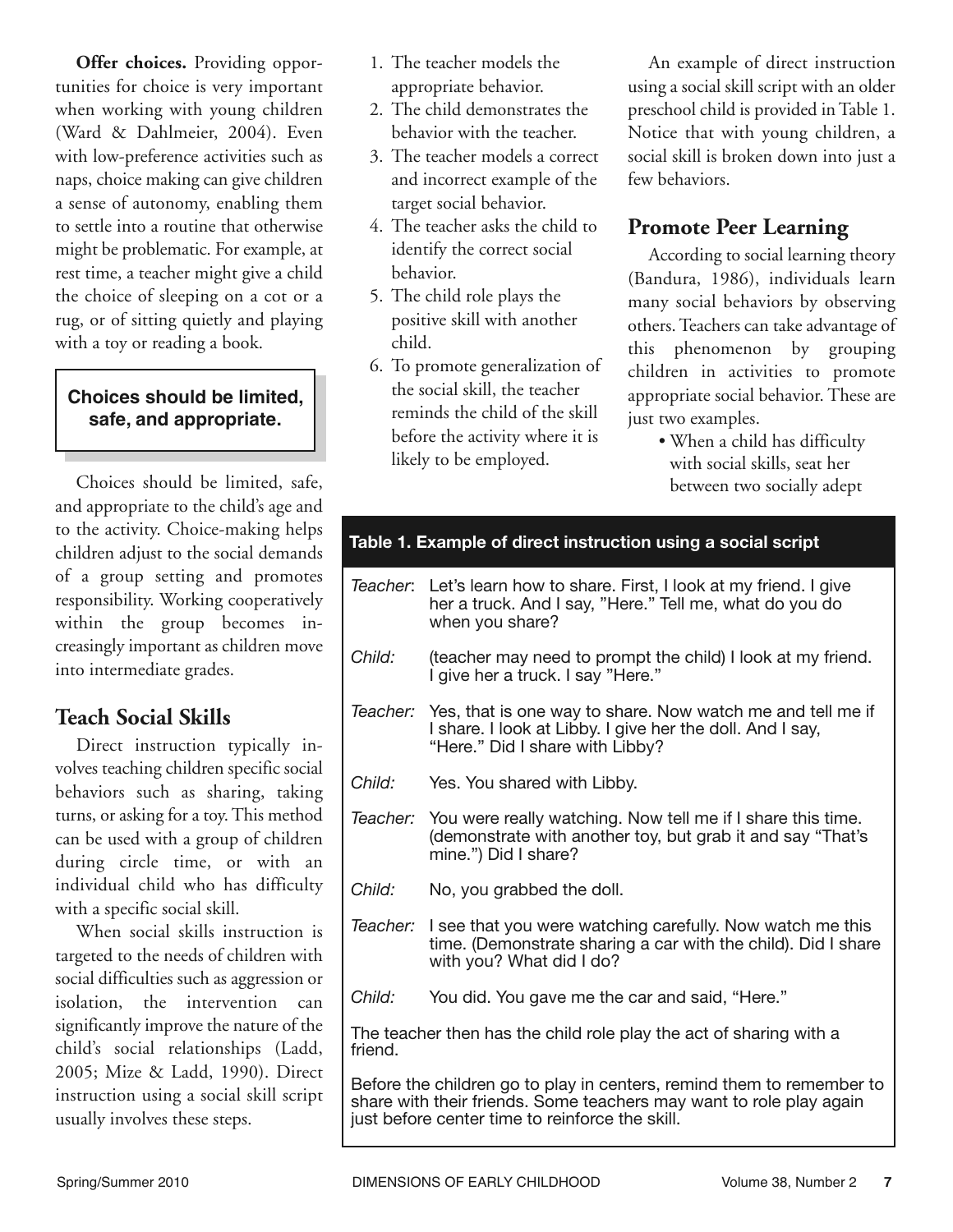peers during circle time and snack time.

• During playground time, centers, and other play activities, encourage the children with strong social skills to invite a child with less mature social development to join them.

When teachers affirm appropriate social behaviors, other children see this happening and are more likely to imitate behaviors that are socially enhancing. At the same time, be careful not make the same children always the caretakers of less socially adept children. One way to avoid this is to pair the child with social difficulties with a variety of children rather than with the same child all of the time.

#### **Tell Social Stories**

Originally, teachers used social stories to assist young children with disabilities to learn social skills. The effectiveness of social stories with children with disabilities is widely documented (Sansosoti, Powell-Smith, & Kinkaid, 2004). In recent years social stories have become increasing popular among preschool and elementary teachers (Lynch & Simpson, 2005).

Through the use of social stories, teachers can address specific social skills such as how to greet friends or share a toy. After the target skill is identified, the teacher, along with the children, creates a story that demonstrates how to use that skill. Later, the teacher reads the social story during circle time and follows up with interactive role playing where children can practice the skill informally.

After the children are familiar with the appropriate behavior, the teacher reminds them to use the skill throughout the day. This technique is highly effective for children who may not have appropriate role models of social behaviors at home, or may not be able to generalize skills into alternate environments. Very often children independently use their newly learned skill in various learning centers.

The process for implementing social stories presented here has been adapted from its original format to assure that the activity is developmentally appropriate for typically developing young children. When developing the social story, Gray (2000) recommends that the stories follow a specific five-to-seven-sentence format.

- The first sentence (*descriptive sentence*) simply describes the appropriate behavior in social situations.
- The following sentence describes positive, observable, appropriate responses (*directive sentence*).
- The next sentence (*perspective sentence*) helps children to understand the viewpoint of others as they react to a situation. This perspective sentence was developed by

Gray (2000) for children with autism spectrum disorders who may not understand the feelings of the teacher or peers in the situation described in the story. For typically developing children, the teacher may want to include a sentence that reflects a more internal locus of control and reflects on the child's perspective rather than the perspective of others.

- The next sentence is optional. It describes a *commonly shared value or opinion*.
- The last sentence reminds children of the appropriate behavior in the social situation (*control sentence*).

The social story in Table 2 was written to assist children who were having difficulty in cleaning up after center time.

For children with autism spectrum disorders, a perspective sentence from Gray's framework would be included to provide the child with insight about the viewpoint of others. Instead of "Tomorrow our toys will be ready to play with again," the sentence might read "Our teacher is pleased when we pick up our toys." Because the

#### **Table 2. Social story to assist children with clean-up time**

#### **Center Time**

We like to play with toys during center time. When it is time to clean up centers, our teacher sings the clean-up song. Sometimes we are having fun playing and do not want to clean up. Even when we want to keep playing, we pick up our toys. After we clean up our toys, we can go outside to play. Tomorrow our toys will be ready to play with again. We feel proud when we get all of the toys picked up. It is very important to pick up our toys and put them away neatly. We will try to remember to pick up our toys when we hear the clean-up song.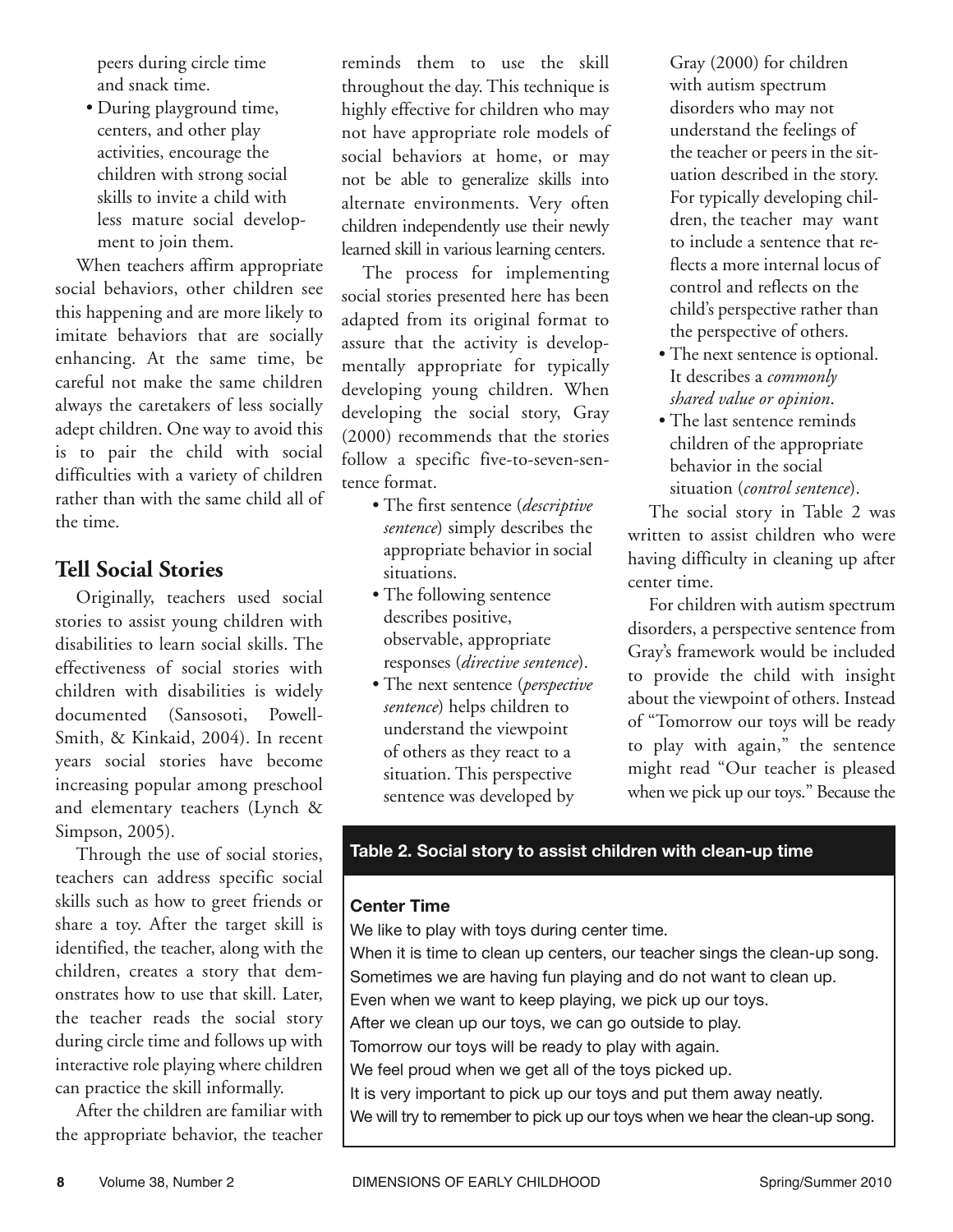social story in Table 2 is applicable to most classrooms, and not necessarily for children with autism, the perspective sentence was adapted to provide an example that promotes internal locus of control, rather than doing something simply to please the teacher.

#### **Explore Story Books**

Teachers have long used story books to promote children's social development. Doll and Doll (1997) introduced the term *developmental bibliotherapy*, which is reading stories to children that address issues that most children are likely to experience at a particular age. Many young children are likely to experience feelings of anger, teasing, or bullying during the preschool years.

*Developmental bibliotherapy* Reading stories to children that address issues that most children are likely to experience at a particular age.

If the teacher reads *When Sophie Gets Angry—Really, Really Angry* by Molly Bang, there are a number of issues that can be discussed, such as the fact that everyone feels angry, what makes us angry, how we know when we feel angry, and what we do when we are angry.

Using children's literature in this way offers children perspectives and options for their thoughts, feelings, and behaviors. As a result, children are able to gain insights about, and learn healthy ways to face, common difficulties (Heath, Leavy, Young, & Money, 2005).

When selecting picture books to promote young children's social development, choose books that contain

- attractive illustrations,
- interesting story content,
- situations that are developmentally appropriate for young children, and
- appealing recurring refrains (Nicholson & Pearson, 2003).

Young children often enjoy stories where animals portray characters, and this eliminates the uncertainty about whether or not children will identify with characters due to age, gender, or race. Because story reading is a part of everyday classroom activities, this method affords a natural way to help children to learn to deal with problem situations and express feelings.

Some of the goals of developmental bibliotherapy include providing



**Subjects & Predicates**

*Read stories to children that address issues that most children are likely to experience at a particular age, such as anger, teasing, or bullying. Using children's literature in this way offers children perspectives and options for their thoughts, feelings, and behaviors. As a result, children are able to gain insight and learn healthy ways to face difficulties.*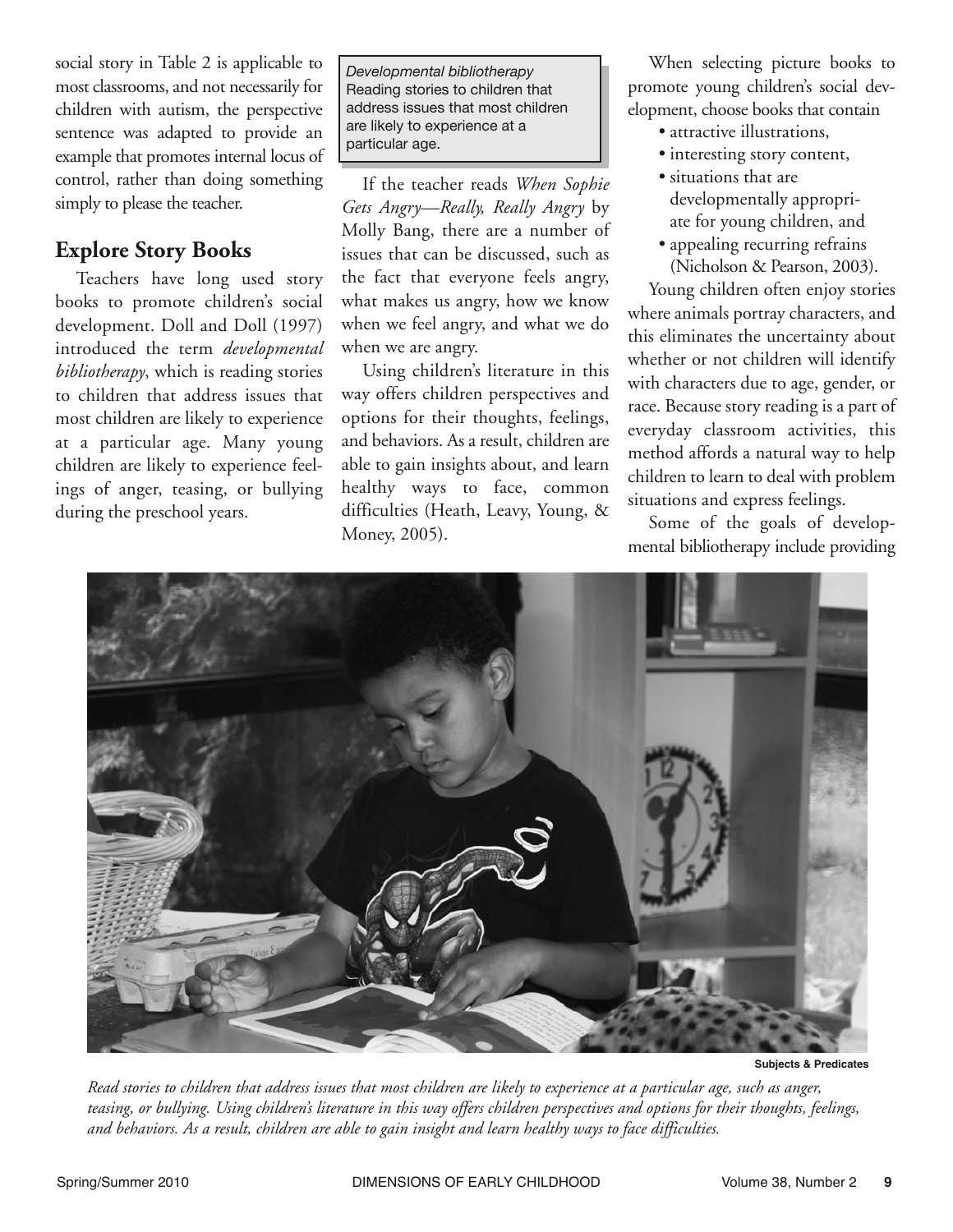appropriate role models through book characters, validating children's feelings, giving children the vocabulary to talk about their feelings, and improving children's self-esteem (Bauer & Balius, 1995).

### **Assist Children Who Have Experienced Trauma**

Some children who have difficulty with social interaction have experienced trauma, such as neglect. These experiences have a serious impact on young children's developing neurological systems. These children may experience physiologically altered states of arousal and brain chemistry, making it difficult for them to regulate their behaviors (Anda, et al., 2006; Cicchetti & Toth, 2005).

Children who have experienced trauma also may have attachment problems that contribute to significant difficulties in relating to and interacting with others (Lieberman, 2002). Some estimate that 35% of children in the United States exhibit some difficulty with attachment (Lubit & Maldonado-Duran, 2006). Such children need a predictable, nurturing classroom with non-punitive caregivers who establish a safe and rewarding environment for them.

Teachers are urged to collaborate with specialists when children who have experienced trauma are enrolled in their classrooms. An extensive discussion of children experiencing trauma and neglect is beyond the scope of this article, so interested readers are encouraged to explore the principles of the Neurosequential Model of Therapeutics discussed by Perry (2006). A few common techniques are described here as an introduction to the topic.

Stein and Kendall (2004) provide an intervention model for children who have experienced psychological trauma. Their model consists or three components:

- 1. safety and stabilization,
- 2. symptom reduction and memory work, and

3. teaching developmental skills. For *safety and stabilization*, children need a safe, predictable environment. A nurturing classroom with a

predictable schedule and planned transitions supports these children. Firm limits and boundaries, where children are aware of classroom expectations, are important as well.

Stein and Kendall (2004) also recommend that caregivers redirect children toward more appropriate behaviors and teach them coping strategies. Providing a safe space in the classroom where children can calm down and regain composure is helpful. This should be a comfortable area that is *not* associated with punishment or time out.

#### **Intervention can improve social relationships.**

The second component of this model, *symptom reduction and memory work*, involves a counselor who is trained in working with abused and neglected children. Caregivers can support these children by teaching them ways to calm down. A number of methods have been developed to teach young children to calm themselves.

• One approach to teaching a relaxation response is through self-instruction by crossing one's arms and repeating "control."

- Another calming technique is to teach children to cross their arms pretzel fashion, bring their arms toward their body, and take deep breaths (Miami Dade County Public Schools, 2007).
- The turtle technique (Guetzloe, 1998) is another approach to help children calm themselves by using the concrete example of a turtle. The class can observe a real turtle or read about a turtle in a book. The teacher shows children how a turtle draws in its arms and legs when scared or angry. Children are then taught to imitate the turtle by pulling their arms and legs in close to their bodies. They can also learn to "turtle" while standing. Children practice this response and the teacher prompts them to use it when they are agitated.

The third component of Stein and Kendall's model is *teaching developmental skills*. They recommend directly teaching social skills and problem solving. The goal is to foster social development so that children can learn compassion, responsibility, and concern for others.

\* \* \* Learning social skills during early childhood is essential, so teachers can employ a variety of developmentally appropriate approaches to address children's individual needs. Designing effective classroom environments, taking advantage of teachable moments, implementing proactive approaches when teaching social behaviors, and giving direct social skill instruction are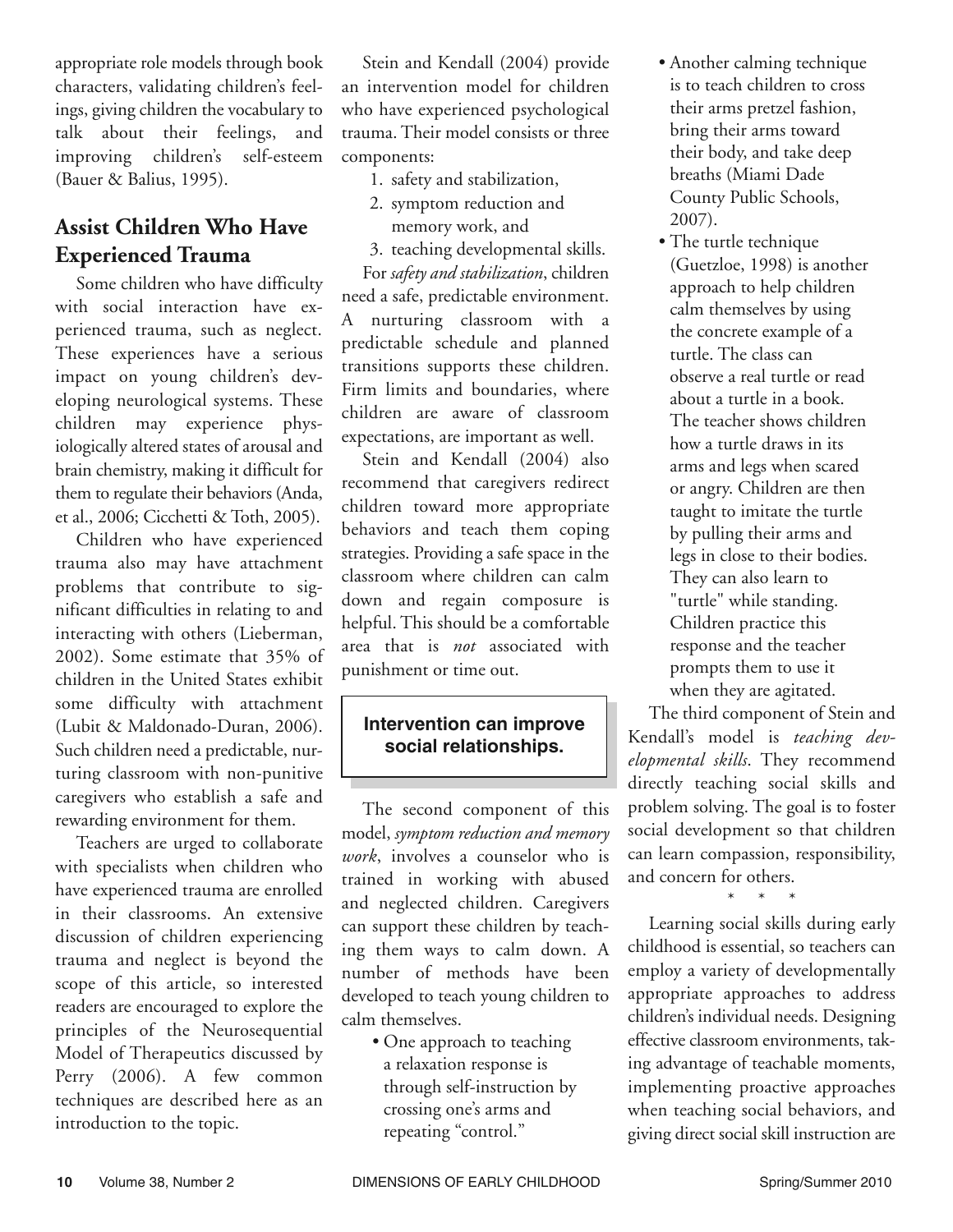some of the options available to teachers. Each of these strategies can be implemented within any classroom structure and is appropriate for diverse groups of learners.

When teachers assist children to learn the social skills that are needed for success in their homes, schools, and communities, they are building a strong foundation for everyone for many years to come.

#### **References**

- Anda, R.F., Felitti, V.J., Bremner, J.D., Walker, J.D., Whitfield, C., Perry, B.D., Dube, S.R., & Giles, W.H. (2006). The enduring effects of abuse and related adverse experiences in childhood: A convergence of evidence from neurobiology and epidemiology. *European Archives of Psychiatry and Clinical Neuroscience, 256*, 174-186.
- Bandura, A. (1986). *Social foundations of thought and action.* Upper Saddle River, NJ: Prentice Hall Publishing.
- Barbakoff, S., & Yo, Y.P. (2002). *Levels of social play: Observing and recording preschoolers.* (ERIC Document Reproduction Service No. ED472748).
- Bauer, M.S., & Balius, F.A. (1995). Storytelling: Integrating therapy and curriculum for children with emotional disturbances. *Teaching Exceptional Children, 27*(2), 24-28.
- Briody, J., & McGarry, K. (2005). Using social stories to ease children's transitions. *Young Children, 60*(5), 38-40.
- Doll, B., & Doll, C. (1997). *Bibliotherapy with young people: Librarians and mental health professionals working together.* Englewood, CO: Libraries Unlimited.
- Cicchetti, D., & Toth, S. (2005). Child maltreatment. *Annual Review of Clinical Psychology, 1*, 409-438.
- Gray, C. (2000). *Writing social stories with Carol Gray* [Videotape and workbook]. Arlington, TX: Future Horizons.
- Guetzloe, E., & Rockwell, S. (1998). Fight, flight, or better choices: Teaching nonviolent responses to young children. *Preventing School Failure, 42*(4), 154-159.
- Guralnick, M.J. (1999). The nature and meaning of social integration for young children with mild developmental delays in inclusive settings. *Journal of Early Intervention, 22,* 70-86.
- Heath, M.A., Sheen, D., Leavy, D., Young, E., & Money, K. (2005). Bibliotherapy: A resource to facilitate emotional healing and growth. *School Psychology International, 26*(5), 563-580.
- Honig, A.S., & Wittmer, D.S. (1996). Helping children become more prosocial: Ideas for classrooms, families, schools, and communities. *Young Children, 51*(2), 62-70.
- Individuals With Disabilities Education Improvement Act (IDEA). (2004). Public Law 108-446, 20 U.S.C., Section 1400.
- Jacobson, L. (2005). NGA Task Force endorses more inclusion for preschool. *Education Week, 24*(17), 5.
- Ladd, G.W. (2005). *Children's peer relations and social competence: A century of progress.* New Haven, CT: Yale University Press.
- Ladd, G.B., & Burgess, K.B. (2001). Do relational risks and protective factors moderate the linkages between childhood aggression and early psychological and school adjustment? *Child Development, 72*(5), 1579-1601.
- Ladd, G.W., Kochenderfer, B.J., & Coleman, C.C. (1996). Friendship quality as a predictor of young children's early school adjustment. *Child Development, 67*, 1103-1118.
- Lieberman, A.F. (2002). Treatment of attachment disorders in infant psychotherapy. In J.M. Maldonado-Duran (Ed.), *Infant and toddler mental health: Models of clinical intervention with infants and their families* (pp. 105-128). Washington, DC: American Psychiatric Publishing.
- Lubit, R., & Maldonado-Duran, J.M. (2006). *Childhood abuse and neglect: Reactive attachment disorder.* Retrieved September 13, 2007, from http://www.emedicine.com/ped/ topic2646.htm.s
- Lynch, S.A., & Simpson, C.G. (2005). Social stories: Tools to teach positive behaviors. *Dimensions of Early Childhood, 33*(2), 32-36.
- McClelland, M.M., & Morrison, F.J. (2003). The emergence of learningrelated social skills in preschool children. *Early Childhood Research Quarterly, 18*(2), 206-224.
- McEvoy, M.A. (1990). The organization of caregiving environments: Critical issues and suggestions for future research. *Education and Treatment of Children, 13*(4), 269-272.
- Miami-Dade County Public Schools. (2007). *Prekindergarten program for children with disabilities extended school year (ESY) activities home packet.* Retrieved November 21, 2007, from http://prekese.dadeschools.net/docs/esy/ Behavior.pdf.
- Mize, J., & Ladd, G.W. (1990). A socialcognitive learning approach to social skill training with low-status preschool children. *Developmental Psychology, 26,* 388-397.
- Nicholson, J.L., & Pearson, Q.M. (2003). Helping children cope with fears: Using children's literature in classroom guidance. *Professional School Counseling, 7*(1), 15-19.
- Perry, B.D. (2006). Applying principles of neurodevelopment to clinical work with maltreated and traumatized children. In N.B. Webb (Ed.), *Working with traumatized youth in child welfare* (pp. 27-51). New York, NY: Guilford Press.
- Pica, R. (2003). *Teachable transitions: 190 activities to move from morning circle to the end of the day.* Beltsville, MD: Gryphon House.
- Sansosoti, F., Powell-Smith, K.A., & Kinkaid, D. (2004). A research synthesis of social story intervention for children with autism spectrum disorders. *Focus on Autism and Other Developmental Disabilities, 19*(4), 194-205.
- Schweinhart, L.J., & Weikart, D.P. (1999). The advantages of High/Scope: Helping children lead successful lives. *Educational Leadership, 57*(1), 76-79.
- Stein, P.T., & Kendall, J.C. (2004). *Psychological trauma and the developing brain: Neurologically based interventions for troubled children.* New York: Hawthorn Press.
- Stone, S.J. (1993). Taking time to teach social skills. *Childhood Education, 69*(4), 194-195.
- Vaughn, S., Ae-Hwa, C., Morris-Sloan, C.V., Hughes, M.J., Elbaum, B., & Sridhar, D. (2003). Social skills for young children with disabilities. *Remedial and Special Education, 24*(1), 2-15.
- Ward, G., & Dahlmeier, C. (2004). Choices and voices: A developmental view of guided choice. *Montessori Life, 16*(1), 16-20.
- Warner, L., & Lynch, S.A. (2004). *Preschool classroom management: 150 teacher-tested techniques.* Beltsville, MD: Gryphon House.